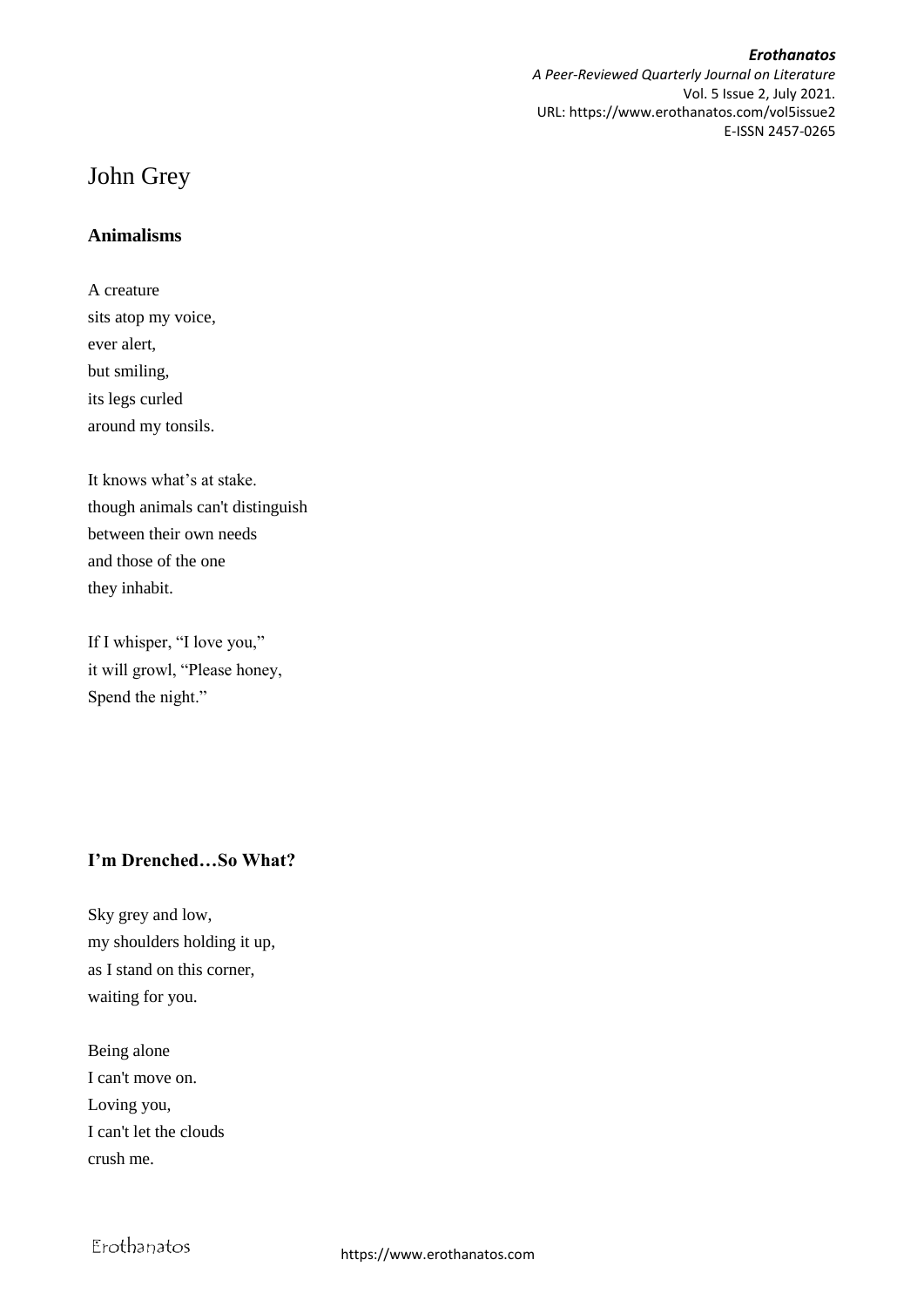Finally, drizzle, and then heavier, and at last downpour and everyone under cover but me.

Water through my hair, down my cheeks, dripping from my chin, soaking my clothes...

You're here at last. And I'll do anything to be in a poem with you.

## **Dog Bite**

#### *Page One*

Dave had the dog for many years. It only ever bit him once.

People said he was never the man his father was. The older was tough and hard as a tractor hulk. Dave hit the books. Who knows what Dave senior hit.

Fact is, Dave did better than his father, made loads more money, name in the papers, even was a talking head on TV more than once. Dave senior was a mineworker,

Erothanatos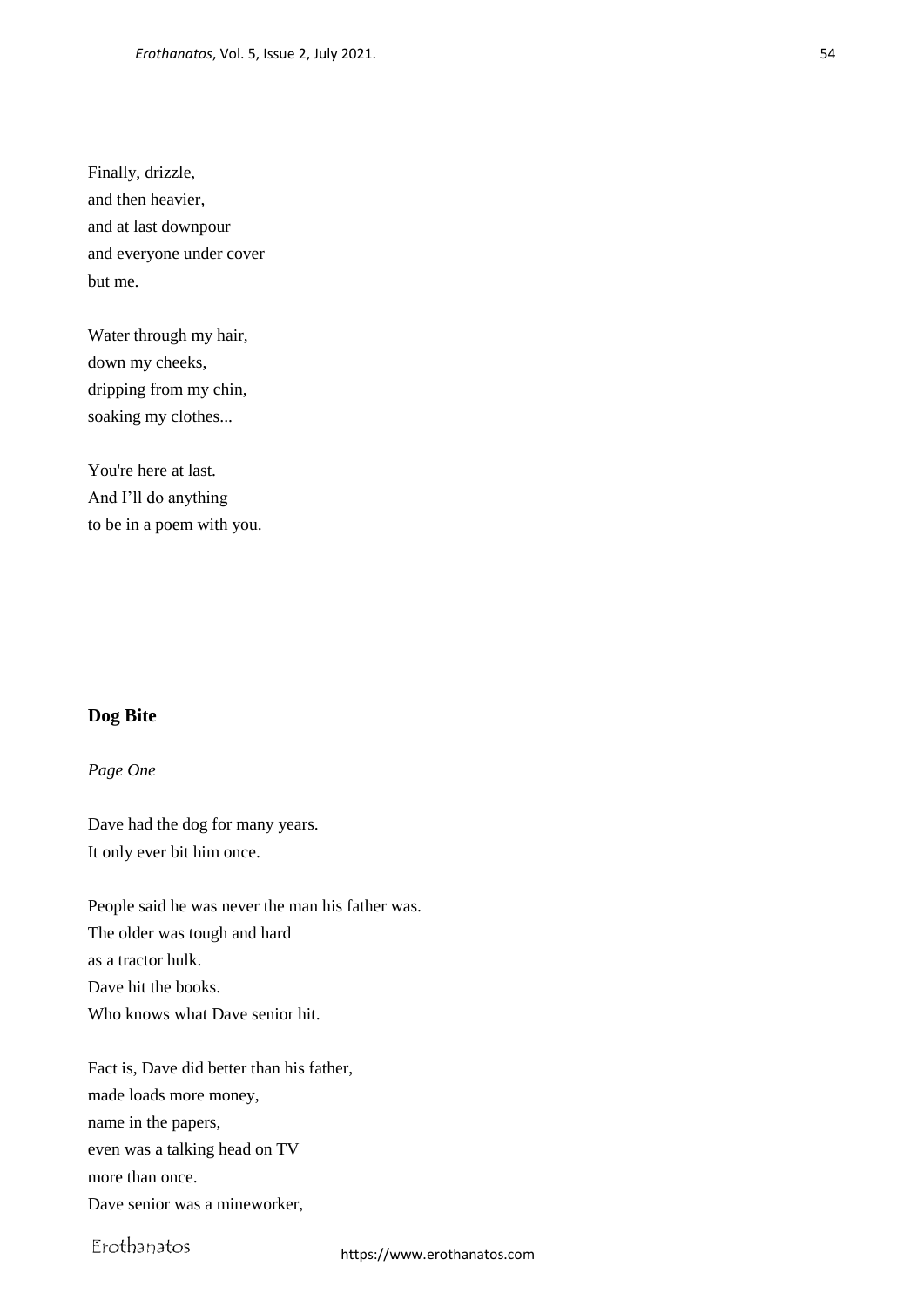every day toiling at the coal-face.

The dog growled at his father, like it did to anyone it didn't care for. The time it bit Dave, it was dark, and the parlor shadows must have brought out the father in the son. The dog was confused and snapped teeth around his leg. It felt remorse later as only dogs can. It licked the wound and sobbed.

Dave Senior was a man that a dog could take a dislike to. Maybe it was his own snarl, born of working all day in the airless dark. Or his short temper. His cough. Grizzled eyes. The stoop. The limp. Dave was none of these things and yet, when he turned his head a certain way, the resemblance was stark. Enough to fool a dog at any rate.

## **Dog Bite**

#### *Page Two*

Plenty arguments between the two. Senior calling Junior soft. Junior muttering something about wanting a better life. It sure put the dog on edge.

Lung cancer was the verdict. For the longest time,

Erothanatos

https://www.erothanatos.com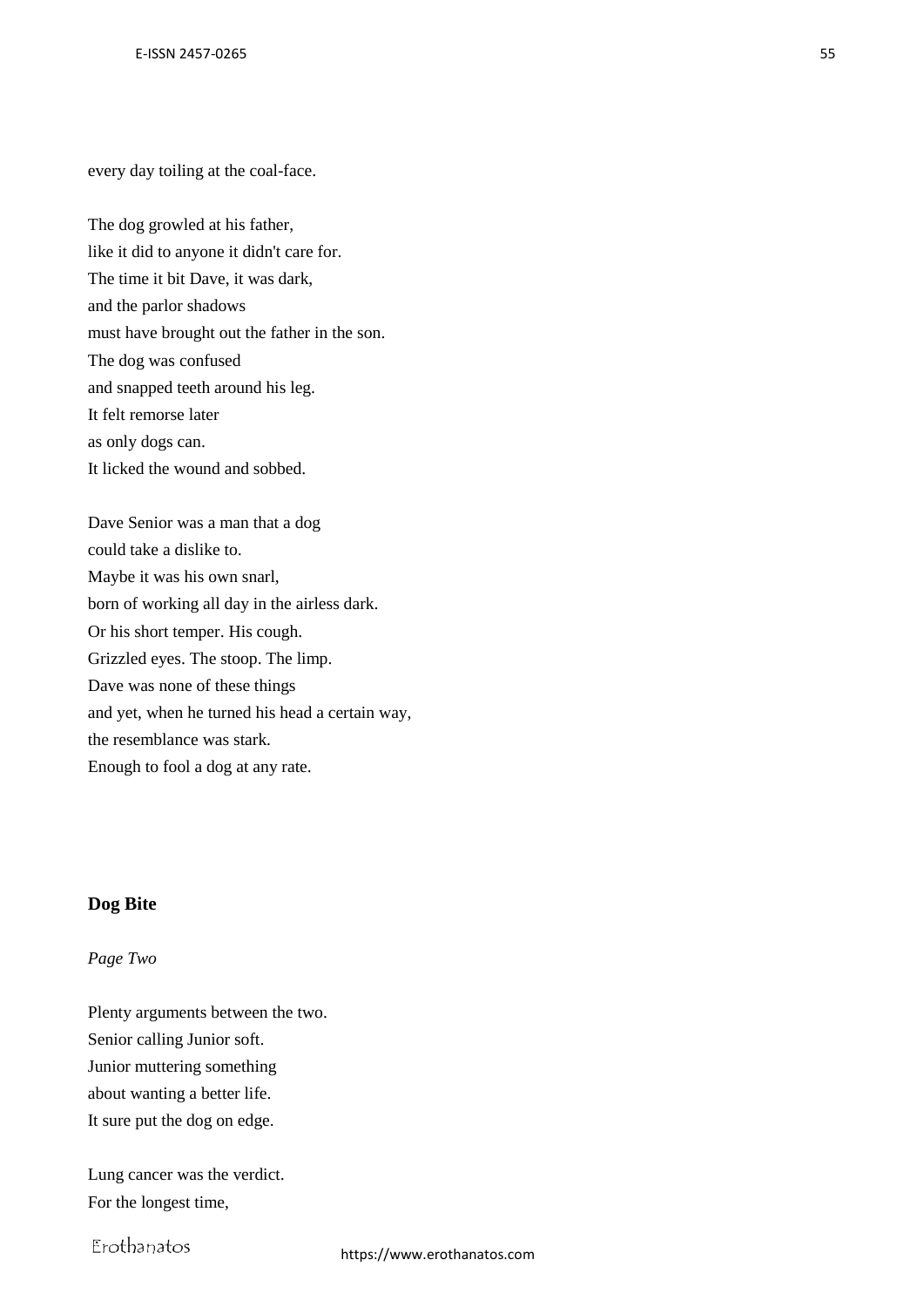it seemed like it was the goal. The old man knew the risks. It made him work and cuss and swing his fists all the harder.

The old man was two years gone when the dog bit. Trust a dog to keep a track of these things.

## **Out of My Element**

I'm driving someplace in the middle of Michigan, well off the highway and, with twilight rolling in, well off the brightness of day. The landscape is fenced fields mostly. Lots of cows who do everything but come out to greet me as I pass by them at the meager speeds these twisting lanes allow.

I pull over anyhow. How often does a city boy get to see, up close, bovines with their heads bent down, chewing their cud, shunting the results through three hungry stomachs. Their brown backs ripple but that just breeze, not my presence. Indifference is their default, to me, to each other.

It's time to move on. I have a destination to reach and my high beams are eager to get going.

# Erothanatos